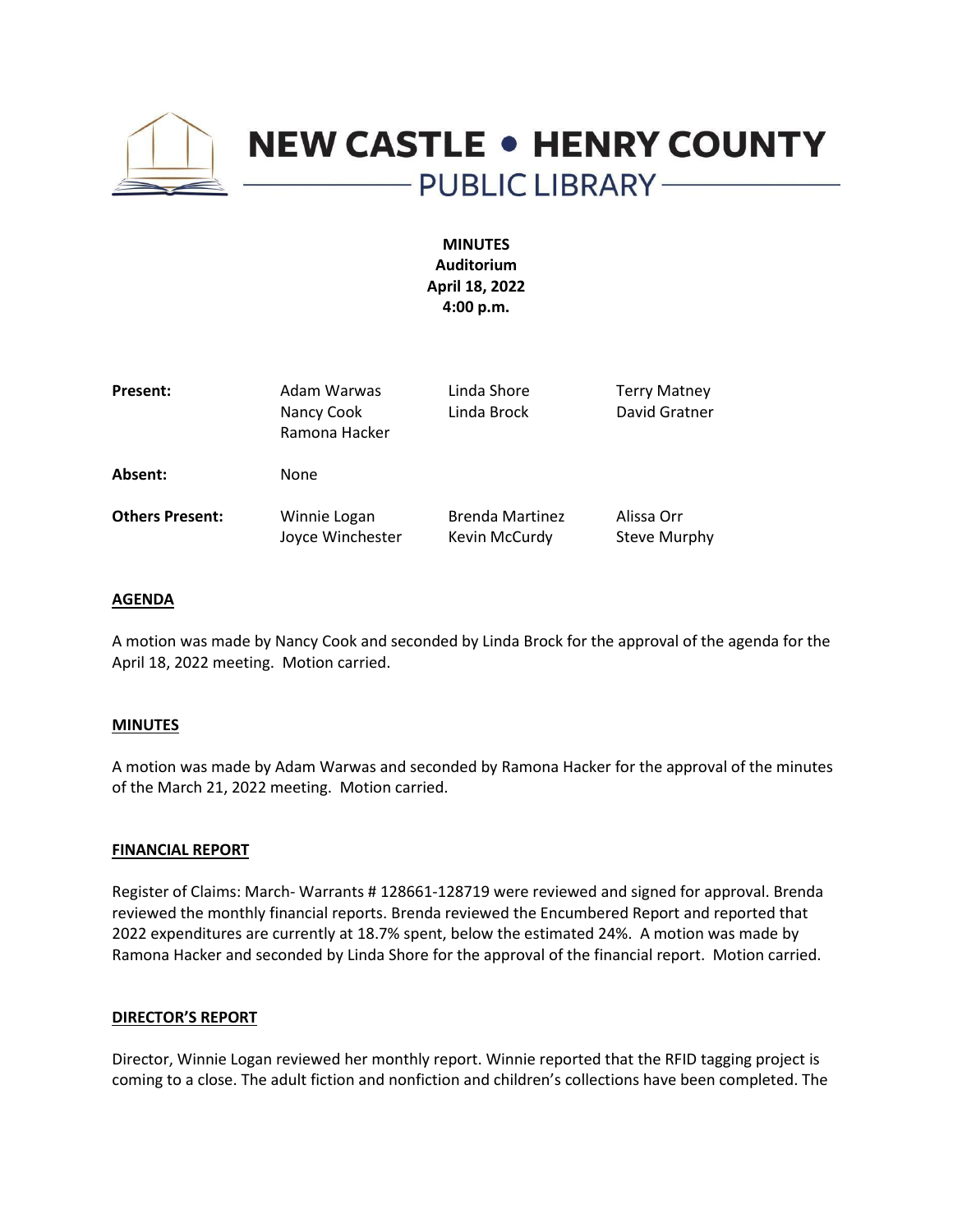staff is now focusing on tagging the audiovisual collection. Winnie reported that we are currently on schedule to have the rest of our equipment installed May 17-19.

Winnie reported that one of the goals in our Strategic Plan is to redesign the library's website. Winnie has received a quote from our current site's designer and will be getting other quotes as well. Winnie will present the quotes at the May board meeting.

# **FRIENDS OF THE LIBRARY REPORT**

Joyce Winchester, Friends' president, reported that the March book sale was a success with a profit of \$440. The next book sale will be Saturday, May 21 from noon to 4pm. Joyce reported that due to the popularity of large print the Friends are currently rearranging the book room to accommodate a large print section. They have also set up a \$1 fiction section in the upstairs book room. Joyce reported that the Friends' are continuing to donate books to small free libraries in our area. Joyce was excited to report that the first Noteworthy concert of the year will take place on Thursday, May 19 at 7pm. Zach Dubois will be preforming at the 1400 Plaza.

# **OLD BUSINESS:**

Winnie reported that after last month's fine free discussion she has verified that if a patron borrows a book from another library in the Evergreen consortium the patron is subject to the circulating library's fine policy. For example if our library goes fine free our patrons will not have fines even if they request a book from a library that is not fine free. Winnie reported that if a library goes fine free a book is considered lost at 29 days rather than the current 45 days. Once a patron has a lost book on their account they cannot check out another book until the lost book is returned or a payment for the lost book has been made. Winnie reported that she has spoken to other libraries that went fine free and they expressed that it has been a success and goes a long way toward increasing good will in the community. After discussion the board decided to table discussions until the next board meeting.

## **NEW BUSINESS**

Winnie requested that board close the library on Friday, September 30 for a library staff training day. A motion was made by Adam Warwas and seconded by Linda Brock for the approval of closing the library on Friday, September 30 for a staff training day. Motion carried.

## **BUILDING PROJECT**

## **Architect Update**

Kevin McCurdy gave an update of the renovation design process. Kevin reported that he had met with library staff members and took their input into consideration. Kevin presented design plans showing both the original design and proposed changes. The board discussed possibly changing the design of the current auditorium to accommodate more people but ultimately decided that there was not enough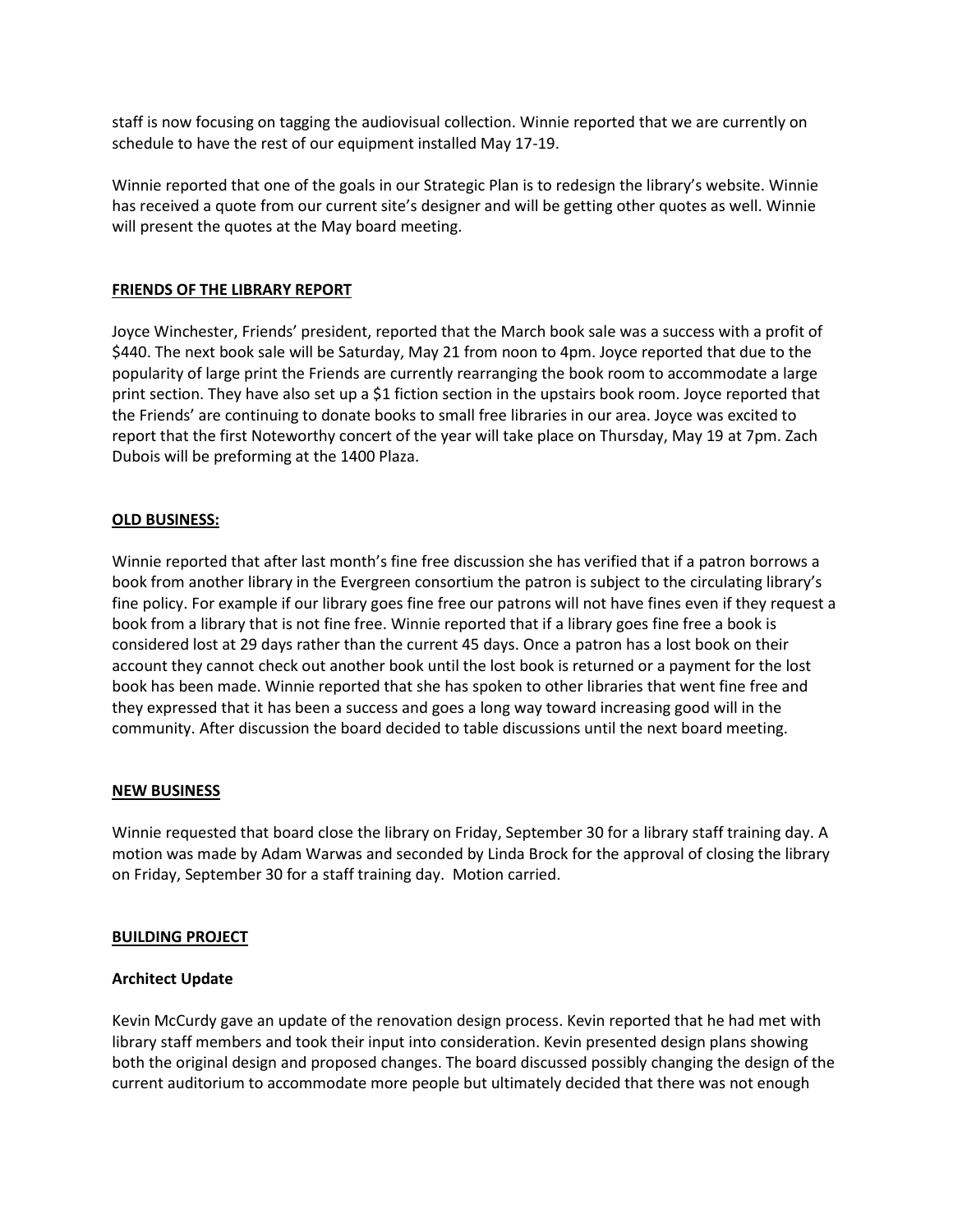need to justify the expense. Kevin reported that he will continue to meet with library staff and the library board as he continues the design process.

# **Hearing of the Second Amendment to Lease**

A meeting of the Board of Trustees (the "Board") of New Castle-Henry County Public Library (the "Library") was held at the New Castle-Henry County Public Library, New Castle, Indiana, on April 18, 2022 at the hour of 5:55 p.m. (Local Time), pursuant to notice duly given in accordance with the rules of the Board.

The meeting was called to order by the President of the Board.

On call of the roll, the members of the Board were shown to be present or absent as follows:

| Present: Adam Warwas | Linda Shore | <b>Terry Matney</b> |
|----------------------|-------------|---------------------|
| Nancy Cook           | Linda Brock | David Gratner       |
| Ramona Hacker        |             |                     |

Absent: None

(Among other proceedings had and actions taken were the following:)

The President presided over the meeting and stated that notice of this meeting had been published in the Courier Times on March 17, 2022. A proof of publication was presented to the meeting, and upon examination was found to be in due form of law.

The Secretary further stated that the proposed Second Amendment to Lease (the "Second Amendment"), plans and estimates for the library building to be renovated by the New Castle-Henry County Library Building Corporation (the "Building Corporation") had been on file from the date of publication of said notice until today, at 376 South 15<sup>TH</sup> Street, New Castle, Indiana. Copies of the same were presented to this meeting for the inspection of the members of the Board. The Secretary stated that it was not necessary to review in detail all of the procedure to date since all of the members of the Board were thoroughly familiar with all steps heretofore taken, including the proposed Second Amendment, plans and estimates just submitted, but that if any persons present, other than members of this Board had any questions concerning these documents or the previous actions of this Board, or other steps taken looking towards the renovation of and improvements to the New Castle-Henry County Public Library, including site improvements and the purchase of equipment and technology (the "Project"), the Board would be glad to answer the same.

The meeting was then open for questions and for the hearing of all persons interested in the Second Amendment. No members of the public attended, and following discussion by members of the Board, on motion duly made by Linda Shore and seconded by David Gratner, the resolution attached as Exhibit A was adopted.

The attorney for the library explained that a portion of the construction bids and contracts would need to be assigned to the New Castle-Henry County Library Building Corporation (the "Building Corporation"). The Building Corporation would use bond proceeds to fund such contracts and complete